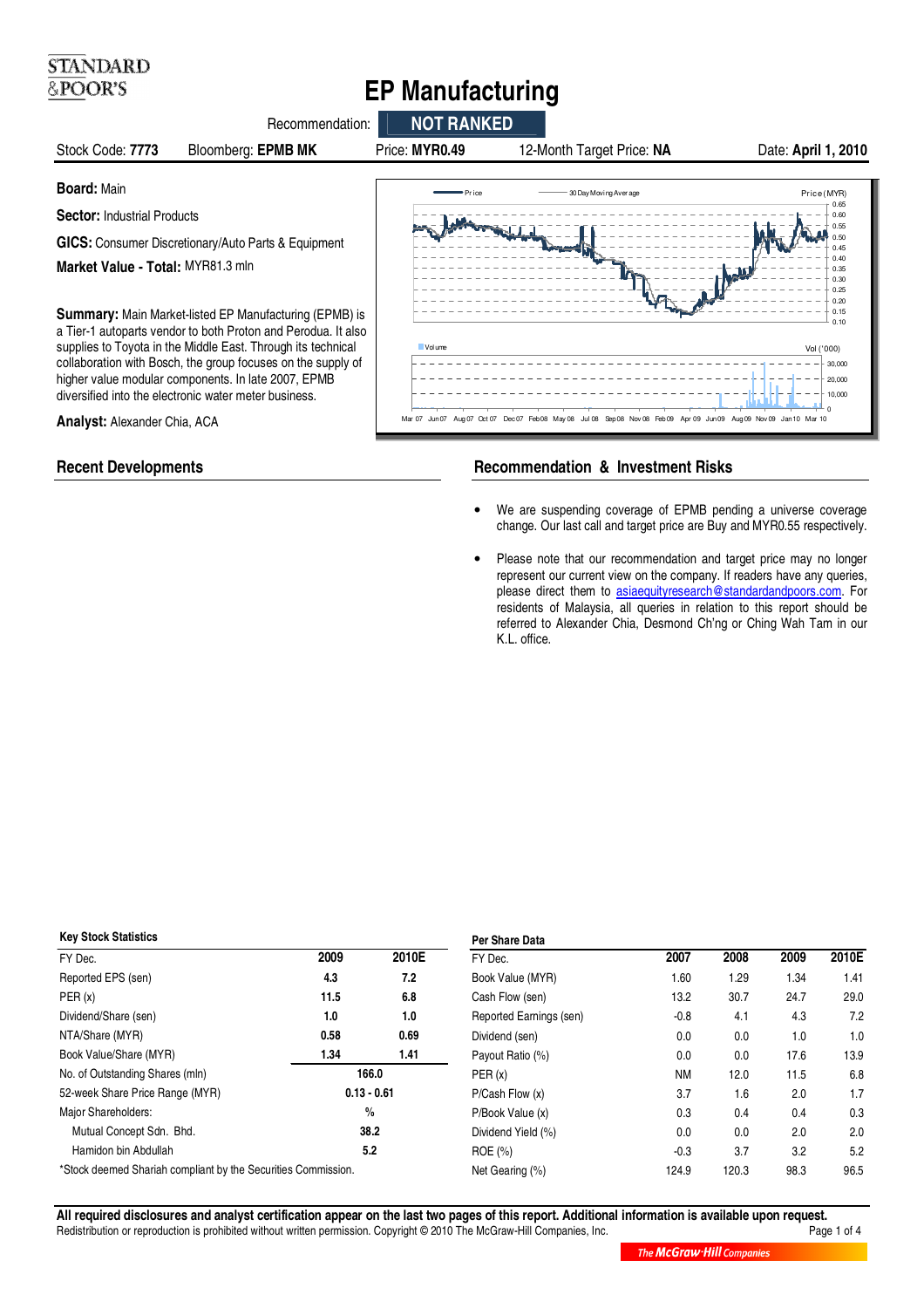| <b>STANDARD</b><br>&POOR'S<br><b>EP Manufacturing</b> |                    |                 |         |                   |                           |                     |  |
|-------------------------------------------------------|--------------------|-----------------|---------|-------------------|---------------------------|---------------------|--|
|                                                       |                    | Recommendation: |         | <b>NOT RANKED</b> |                           |                     |  |
| Stock Code: 7773                                      | Bloomberg: EPMB MK |                 |         | Price: MYR0.49    | 12-Month Target Price: NA | Date: April 1, 2010 |  |
| <b>Profit &amp; Loss</b>                              |                    |                 |         |                   |                           |                     |  |
| FY Dec. / MYR mln                                     | 2008               | 2009            | 2010E   | 2011E             |                           |                     |  |
| <b>Reported Revenue</b>                               | 483.7              | 467.5           | 518.8   | 547.5             |                           |                     |  |
| <b>Reported Operating Profit</b>                      | 18.4               | 23.0            | 25.0    | 26.9              |                           |                     |  |
| Depreciation & Amortization                           | $-43.3$            | $-33.9$         | $-36.2$ | $-35.7$           |                           |                     |  |
| Net Interest Income / (Expense)                       | $-14.1$            | $-15.4$         | $-12.6$ | $-12.0$           |                           |                     |  |
| Reported Pre-tax Profit                               | 4.3                | 7.4             | 12.5    | 14.8              |                           |                     |  |
| Effective Tax Rate (%)                                | <b>NM</b>          | <b>NM</b>       | 3.0     | 3.0               |                           |                     |  |
| <b>Reported Net Profit</b>                            | 7.6                | 7.1             | 11.9    | 14.2              |                           |                     |  |
| Reported Operating Margin (%)                         | 3.8                | 4.9             | 4.8     | 4.9               |                           |                     |  |
| Reported Pre-tax Margin (%)                           | 0.9                | 1.6             | 2.4     | 2.7               |                           |                     |  |
| Reported Net Margin (%)                               | 1.6                | 1.5             | 2.3     | 2.6               |                           |                     |  |

Source: Company data, S&P Equity Research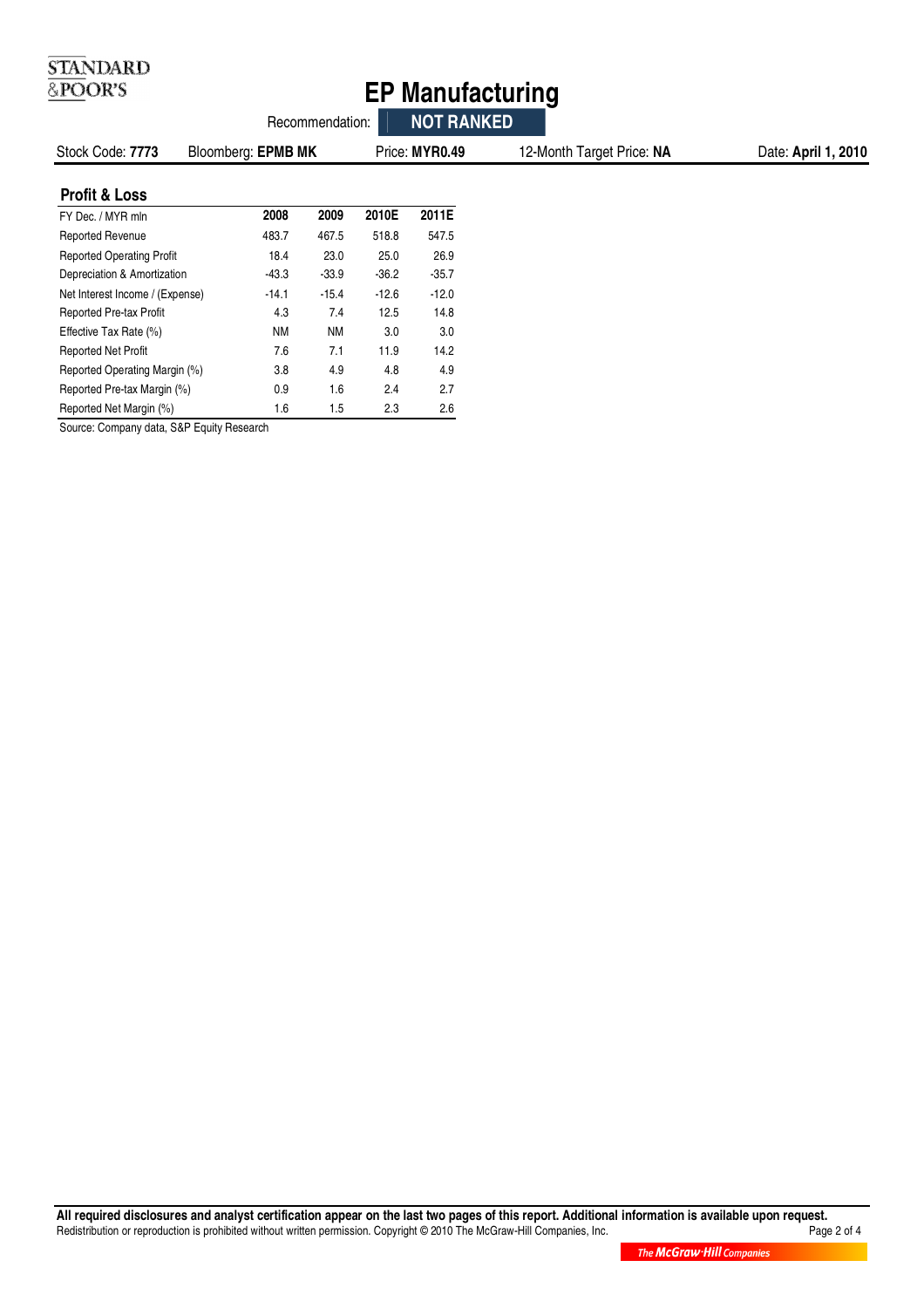# **Standard & Poor's Equity Research Services**

Standard & Poor's Equity Research Services U.S. includes Standard & Poor's Investment Advisory Services LLC; Standard & Poor's Equity Research Services Europe includes Standard & Poor's LLC- London; Standard & Poor's Equity Research Services Asia includes Standard & Poor's LLC's offices in Hong Kong and Singapore, Standard & Poor's Malaysia Sdn Bhd, and Standard & Poor's Information Services (Australia) Pty Ltd.

### **Glossary**

**Strong Buy:** Total return is expected to outperform the total return of the KLCI or KL Emas Index respectively, by a wide margin over the coming 12 months, with shares rising in price on an absolute basis.

**Buy:** Total return is expected to outperform the total return of the KLCI or KL Emas Index respectively, over the coming 12 months, with shares rising in price on an absolute basis.

**Hold:** Total return is expected to closely approximate the total return of the KLCI or KL Emas Index respectively, over the coming 12 months with shares generally rising in price on an absolute basis.

**Sell:** Total return is expected to underperform the total return of the KLCI or KL Emas Index respectively, over the coming 12 months and share price is not anticipated to show a gain.

**Strong Sell:** Total return is expected to underperform the total return of the KLCI or KL Emas Index respectively, over the coming 12 months by a wide margin, with shares falling in price on an absolute basis.

**S&P 12 Month Target Price** - The S&P equity analyst's projection of the market price a given security will command 12 months hence, based on a combination of intrinsic, relative, and private market valuation metrics.

**Shariah-compliant stock -** As defined by the Shariah Advisory Council of Malaysia's Securities Commission

#### **Required Disclosures**

**All of the views expressed in this research report accurately reflect the research analyst's personal views regarding any and all of the subject securities or issuers. No part of analyst compensation was, is, or will be, directly or indirectly, related to the specific recommendations or views expressed in this research report.** 

**Additional information is available upon request.** 

## **Other Disclosures**

This report has been prepared and issued by Standard & Poor's and/or one of its affiliates. In the United States, research reports are prepared by Standard & Poor's Investment Advisory Services LLC ("SPIAS"). In the United States, research reports are issued by Standard & Poor's ("S&P"); in the United Kingdom by Standard & Poor's LLC ("S&P LLC"), which is authorized and regulated by the Financial Services Authority; in Hong Kong by Standard & Poor's LLC, which is regulated by the Hong Kong Securities Futures Commission; in Singapore by Standard & Poor's LLC, which is regulated by the Monetary Authority of Singapore; in Malaysia by Standard & Poor's Malaysia Sdn Bhd ("S&PM"), which is regulated by the Securities Commission; in Australia by Standard & Poor's Information Services (Australia) Pty Ltd ("SPIS"), which is regulated by the Australian Securities & Investments Commission; and in Korea by SPIAS, which is also registered in Korea as a cross-border investment advisory company.

The research and analytical services performed by SPIAS, S&P LLC, S&PM, and SPIS are each conducted separately from any other analytical activity of Standard & Poor's.

A reference to a particular investment or security by Standard & Poor's and/or one of its affiliates is not a recommendation to buy, sell, or hold such investment or security, nor is it considered to be investment advice.

Indexes are unmanaged, statistical composites and their returns do not include payment of any sales charges or fees an investor would pay to purchase the securities they represent. Such costs would lower performance. It is not possible to invest directly in an index.

Standard & Poor's and its affiliates provide a wide range of services to, or relating to, many organizations, including issuers of securities, investment advisers, brokerdealers, investment banks, other financial institutions and financial intermediaries, and accordingly may receive fees or other economic benefits from those organizations, including organizations whose securities or services they may recommend, rate, include in model portfolios, evaluate or otherwise address.

#### **CMDF-Bursa Research Scheme ("CBRS")**

This report has been prepared by S&PM for purposes of CBRS administered by Bursa Malaysia Berhad, independent from any influence from CBRS or the subject company. S&P will receive total compensation of RM15,000 each year for each company covered by it under CBRS. For more information about CBRS, please visit Bursa Malaysia's website at: http://www.bursamalaysia.com/website/bm/

### **Disclaimers**

This material is based upon information that we consider to be reliable, but neither S&P nor its affiliates warrant its completeness, accuracy or adequacy and it should not be relied upon as such. With respect to reports issued to clients in Japan and in the case of inconsistencies between the English and Japanese version of a report, the English version prevails. With respect to reports issued to clients in Germany and in the case of inconsistencies between the English and German version of a report, the English version prevails. Neither S&P nor its affiliates guarantee the accuracy of the translation. Assumptions, opinions and estimates constitute our judgment as of the date of this material and are subject to change without notice. Neither S&P nor its affiliates are responsible for any errors or omissions or for results obtained from the use of this information. Past performance is not necessarily indicative of future results.

This material is not intended as an offer or solicitation for the purchase or sale of any security or other financial instrument. Securities, financial instruments or strategies mentioned herein may not be suitable for all investors. Any opinions expressed herein are given in good faith, are subject to change without notice, and are only correct as of the stated date of their issue. Prices, values, or income from any securities or investments mentioned in this report may fall against the interests of the investor and the investor may get back less than the amount invested. Where an investment is described as being likely to yield income, please note that the amount of income that the investor will receive from such an investment may fluctuate. Where an investment or security is denominated in a different currency to the investor's currency of reference, changes in rates of exchange may have an adverse effect on the value, price or income of or from that investment to the investor. The information contained in this report does not constitute advice on the tax consequences of making any particular investment decision. This material is not intended for any specific investor and does not take into account your particular investment objectives, financial situations or needs and is not intended as a recommendation of particular securities, financial instruments or strategies to you. Before acting on any recommendation in this material, you should consider whether it is suitable for your particular circumstances and, if necessary, seek professional advice.

For residents of the U.K. This report is only directed at and should only be relied on by persons outside of the United Kingdom or persons who are inside the United Kingdom and who have professional experience in matters relating to investments or who are high net worth persons, as defined in Article 19(5) or Article 49(2) (a) to (d) of the Financial Services and Markets Act 2000 (Financial Promotion) Order 2005, respectively.

For residents of Singapore - Anything herein that may be construed as a recommendation is intended for general circulation and does not take into account the specific investment objectives, financial situation or particular needs of any particular person. Advice should be sought from a financial adviser regarding the suitability of an investment, taking into account the specific investment objectives, financial situation or particular needs of any person in receipt of the recommendation, before the person makes a commitment to purchase the investment product.

For residents of Malaysia. All queries in relation to this report should be referred to Alexander Chia, Desmond Ch'ng or Ching Wah Tam.